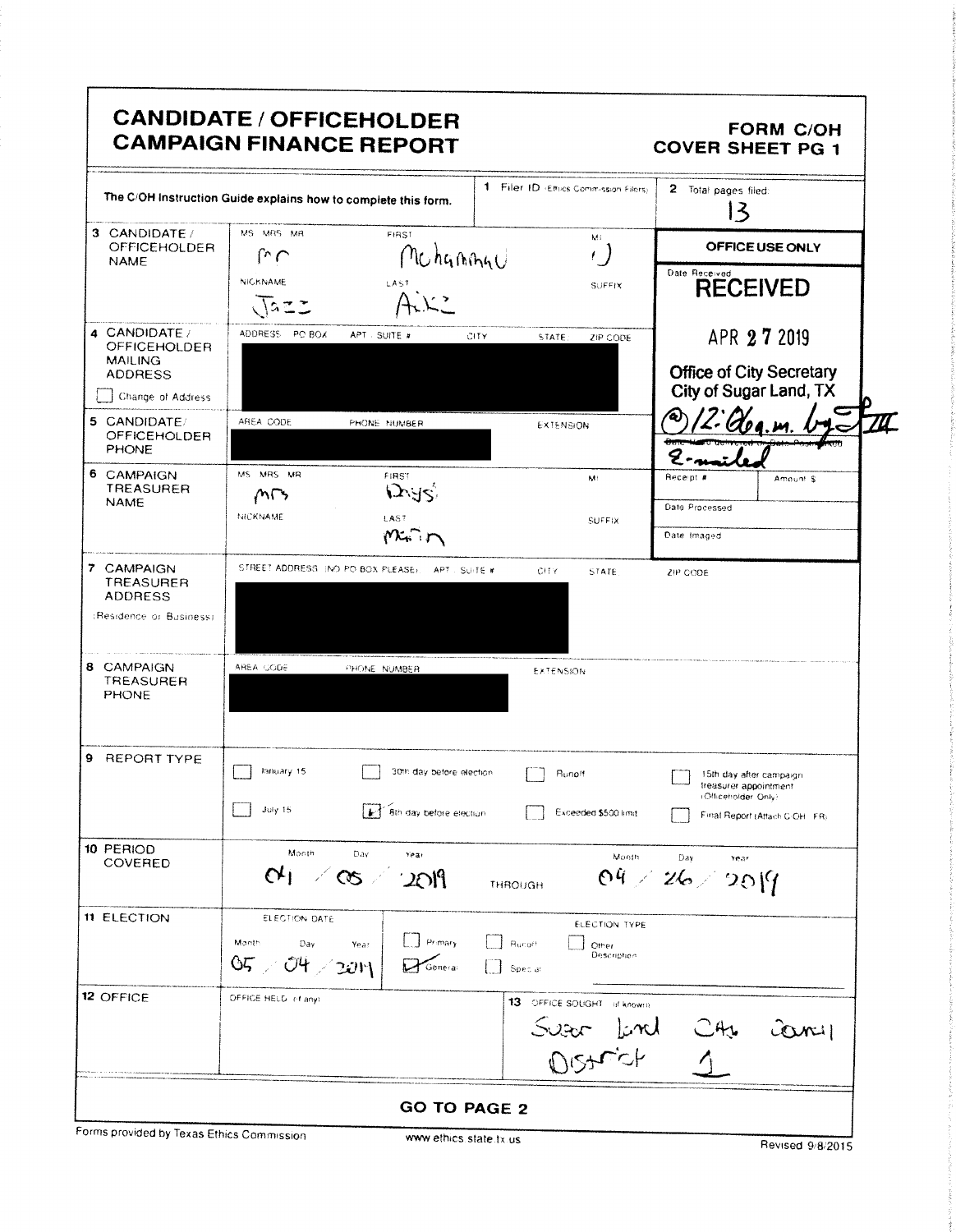| 14 C/OH NAME                                              |                                                                                                          |                                                                                                                                                                                                                                                                                                                                                                         | <b>COVER SHEET PG 2</b>                                                                                                                                                                                |  |  |
|-----------------------------------------------------------|----------------------------------------------------------------------------------------------------------|-------------------------------------------------------------------------------------------------------------------------------------------------------------------------------------------------------------------------------------------------------------------------------------------------------------------------------------------------------------------------|--------------------------------------------------------------------------------------------------------------------------------------------------------------------------------------------------------|--|--|
|                                                           | <b>Indhamad</b>                                                                                          | $\mathcal{L}^{\mathcal{L}}$<br>V JOZZ<br>Aizz                                                                                                                                                                                                                                                                                                                           | 15 Filer ID (Ethics Commission Filers)                                                                                                                                                                 |  |  |
| <b>16 NOTICE FROM</b><br><b>POLITICAL</b><br>COMMITTEE(S) | OF SUCH EXPENDITURES.                                                                                    | THIS BOX IS FOR NOTICE OF POLITICAL CONTRIBUTIONS ACCEPTED OR POLITICAL EXPENDITURES MADE BY POLITICAL COMMITTEES TO<br>SUPPORT THE CANDIDATE / OFFICEHOLDER. THESE EXPENDITURES MAY HAVE BEEN MADE WITHOUT THE CANDIDATE'S OR OFFICEHOLDER'S<br>KNOWLEDGE OR CONSENT. CANDIDATES AND OFFICEHOLDERS ARE REQUIRED TO REPORT THIS INFORMATION ONLY IF THEY RECEIVE NOTICE |                                                                                                                                                                                                        |  |  |
|                                                           | COMMITTEE TYPE                                                                                           | <b>COMMITTEE NAME</b>                                                                                                                                                                                                                                                                                                                                                   |                                                                                                                                                                                                        |  |  |
|                                                           | <b>GENERAL</b>                                                                                           |                                                                                                                                                                                                                                                                                                                                                                         |                                                                                                                                                                                                        |  |  |
|                                                           | SPECIFIC                                                                                                 | <b>COMMITTEE ADDRESS</b>                                                                                                                                                                                                                                                                                                                                                |                                                                                                                                                                                                        |  |  |
|                                                           |                                                                                                          | COMMITTEE CAMPAIGN TREASURER NAME                                                                                                                                                                                                                                                                                                                                       |                                                                                                                                                                                                        |  |  |
| Additional Pages                                          |                                                                                                          | COMMITTEE CAMPAIGN TREASURER ADDRESS                                                                                                                                                                                                                                                                                                                                    |                                                                                                                                                                                                        |  |  |
| 17 CONTRIBUTION<br>TOTALS                                 | $\mathbf{1}$                                                                                             | TOTAL POLITICAL CONTRIBUTIONS OF \$50 OR LESS (OTHER THAN<br>PLEDGES. LOANS. OR GUARANTEES OF LOANS). UNLESS ITEMIZED                                                                                                                                                                                                                                                   | \$                                                                                                                                                                                                     |  |  |
|                                                           | 2.                                                                                                       | TOTAL POLITICAL CONTRIBUTIONS<br>(OTHER THAN PLEDGES, LOANS. OR GUARANTEES OF LOANS)                                                                                                                                                                                                                                                                                    | \$<br>2325                                                                                                                                                                                             |  |  |
| <b>EXPENDITURE</b><br><b>TOTALS</b>                       | З.                                                                                                       | TOTAL POLITICAL EXPENDITURES OF \$100 OR LESS.<br>UNLESS ITEMIZED                                                                                                                                                                                                                                                                                                       | 667.03<br>\$                                                                                                                                                                                           |  |  |
|                                                           | 4.                                                                                                       | TOTAL POLITICAL EXPENDITURES                                                                                                                                                                                                                                                                                                                                            | \$<br>4133.03                                                                                                                                                                                          |  |  |
| CONTRIBUTION<br><b>BALANCE</b>                            | 5.                                                                                                       | TOTAL POLITICAL CONTRIBUTIONS MAINTAINED AS OF THE LAST DAY<br>OF REPORTING PERIOD                                                                                                                                                                                                                                                                                      | 65.66<br>\$                                                                                                                                                                                            |  |  |
| <b>OUTSTANDING</b><br><b>LOAN TOTALS</b>                  | 6.<br>TOTAL PRINCIPAL AMOUNT OF ALL OUTSTANDING LOANS AS OF THE<br>ፍ<br>LAST DAY OF THE REPORTING PERIOD |                                                                                                                                                                                                                                                                                                                                                                         |                                                                                                                                                                                                        |  |  |
| 18 AFFIDAVIT<br>AFFIX NOTARY STAMP. SEALABOVE             | FAIZA KHATRI<br>otary Public, State of Texas<br>omrn. Exp res 12-28-2020<br>Notary ID 130944335          | under Title 15. Election Code.<br>Wolfamer                                                                                                                                                                                                                                                                                                                              | I swear, or affirm, under penalty of perjury, that the accompanying report is<br>true and correct and includes all information required to be reported by me<br>Signature of Candidate or Officeholder |  |  |
| Sworn to and subscribed before me, by the said<br>day of  |                                                                                                          | Notary Public / Faire Khattinis the<br>, to certify which, witness My hand and seal of office                                                                                                                                                                                                                                                                           |                                                                                                                                                                                                        |  |  |
| Signature of officer administering oath                   |                                                                                                          | alla Khatti<br>Printed name of officer administering oath                                                                                                                                                                                                                                                                                                               | Title of officer admittistering oath                                                                                                                                                                   |  |  |

Forms provided by Texas Ethics Commission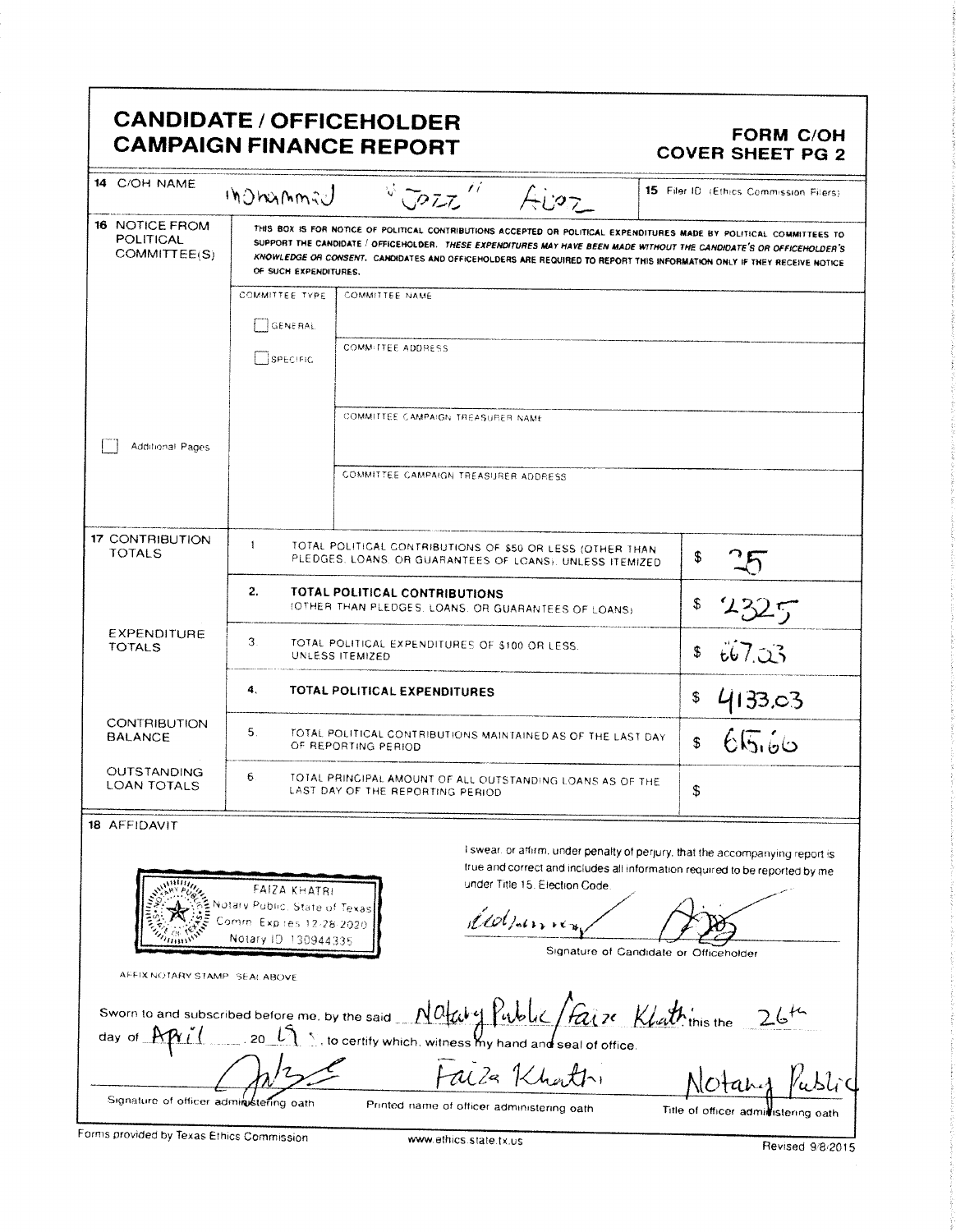|     | <b>SUBTOTALS - C/OH</b>                                                                          | <b>FORM C/OH</b><br><b>COVER SHEET PG 3</b> |
|-----|--------------------------------------------------------------------------------------------------|---------------------------------------------|
|     | 19 FILER NAME<br>20 Filer ID (Ethics Commission Filers)<br>Mahommar $\sqrt{12z}$<br>$A_{1}$ $4Z$ |                                             |
|     | 21 SCHEDULE SUBTOTALS<br>NAME OF SCHEDULE                                                        | <b>SUBTOTAL</b><br><b>AMOUNT</b>            |
| 1.  | SCHEDULE A1: MONETARY POLITICAL CONTRIBUTIONS                                                    | \$2325                                      |
| 2   | SCHEDULE A2 NON-MONETARY (IN-KIND) POLITICAL CONTRIBUTIONS                                       | \$                                          |
| З   | SCHEDULE B PLEDGED CONTRIBUTIONS                                                                 | \$                                          |
| 4.  | SCHEDULE E. LOANS                                                                                | \$                                          |
| 5   | SCHEDULE FI POLITICAL EXPENDITURES MADE FROM POLITICAL CONTRIBUTIONS                             | 403.06                                      |
| 6   | SCHEDULE F2 UNPAID INCURRED OBLIGATIONS                                                          | $2$ $50$                                    |
| 7   | SCHEDULE F3 PURCHASE OF INVESTMENTS MADE FROM POLITICAL CONTRIBUTIONS                            | S                                           |
| 8.  | SCHEDULE F4 EXPENDITURES MADE BY CREDIT CARD                                                     | £                                           |
| 9.  | SCHEDULE G. POLITICAL EXPENDITURES MADE FROM PERSONAL FUNDS                                      | S                                           |
| 10. | SCHEDULE H. PAYMENT MADE FROM POLITICAL CONTRIBUTIONS TO A BUSINESS OF C/OH                      | Ŝ.                                          |
| 11  | SCHEDULE I. NON-POLITICAL EXPENDITURES MADE FROM POLITICAL CONTRIBUTIONS                         | s                                           |
| 12. | SCHEDULE K: INTEREST, CREDITS, GAINS, REFUNDS AND CONTRIBUTIONS<br>RETURNED TO FIL               | S                                           |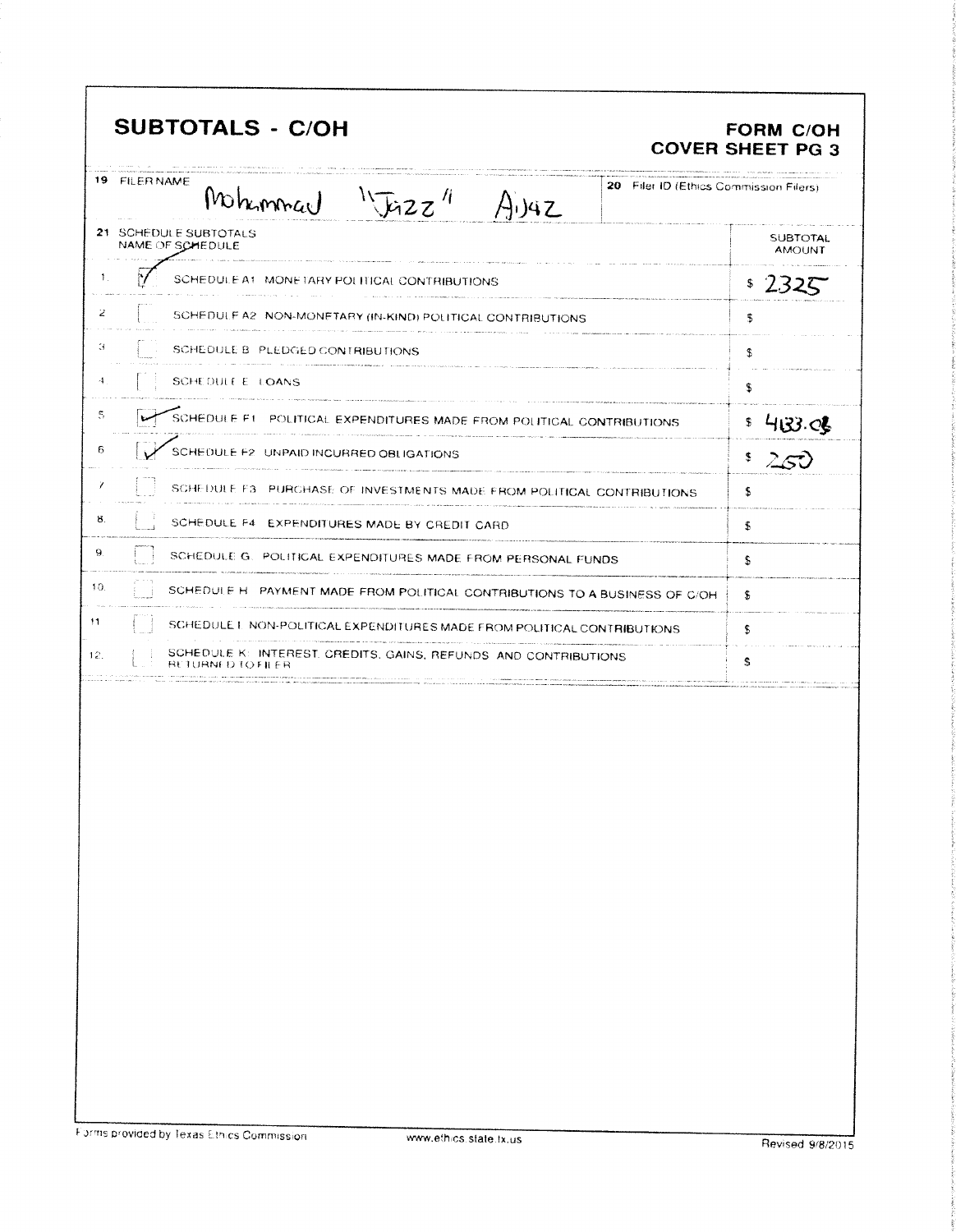|               | The Instruction Guide explains how to complete this form.                            |                                                       | 1 Total pages Schedule At<br>∩              |
|---------------|--------------------------------------------------------------------------------------|-------------------------------------------------------|---------------------------------------------|
| 2 FILER NAME  | Mohammad "Jazz" Aqaz                                                                 | 3 Filer ID (Ethics Commission Filers)                 |                                             |
| 4.<br>Date    | 5 Full name of contributor                                                           | Out-of-state PAC (ID#<br><b>Service Communication</b> | 7 Amount of contribution (\$)               |
| 4/12/2019     | Hanif Mohamamed<br>6 Contributor address;                                            | City;<br>State;<br>Zip Code                           | \$100                                       |
| 8             | Principal occupation / Job fitle (See Instructions)<br><b>Information Technology</b> | 9 Employer (See Instructions)<br>HP Computers         |                                             |
| Date          | Full name of contributor<br>Hussain Soomro                                           |                                                       | Amount of contribution (\$)                 |
| 4/1/2019      | Contributor address:                                                                 | City:<br>State:<br>Zin Code                           | \$250                                       |
| Self Employed | Principal occupation / Job title (See Instructions)                                  | Employer (See Instructions)                           |                                             |
| Date          | Full name of contributor<br>Plumbers Union #68 PAC Fund                              | Dout of state PAC (ID#                                | -7<br>Amount of contribution (\$)           |
| 4/12/2019     | Contributor address:                                                                 | $\text{City}$<br>State.<br>Zip Code                   | \$1000                                      |
|               | Principal occupation / Job title (See Instructions)                                  | Employer (See Instructions)                           |                                             |
| Date          | Full name of contributor<br>Iqbal Akhtar                                             | $\Box$ out-of-state PAC $n\Box x$ , which is a set of | Amount of contribution (\$)<br>$\mathbf{1}$ |
| 4/22/2019     | Contributor address;                                                                 | City.<br>State.<br>Zip Code                           | \$100                                       |
| Self Employed | Principal occupation / Job title (See Instructions)                                  | Employer (See Instructions)                           |                                             |
|               |                                                                                      |                                                       |                                             |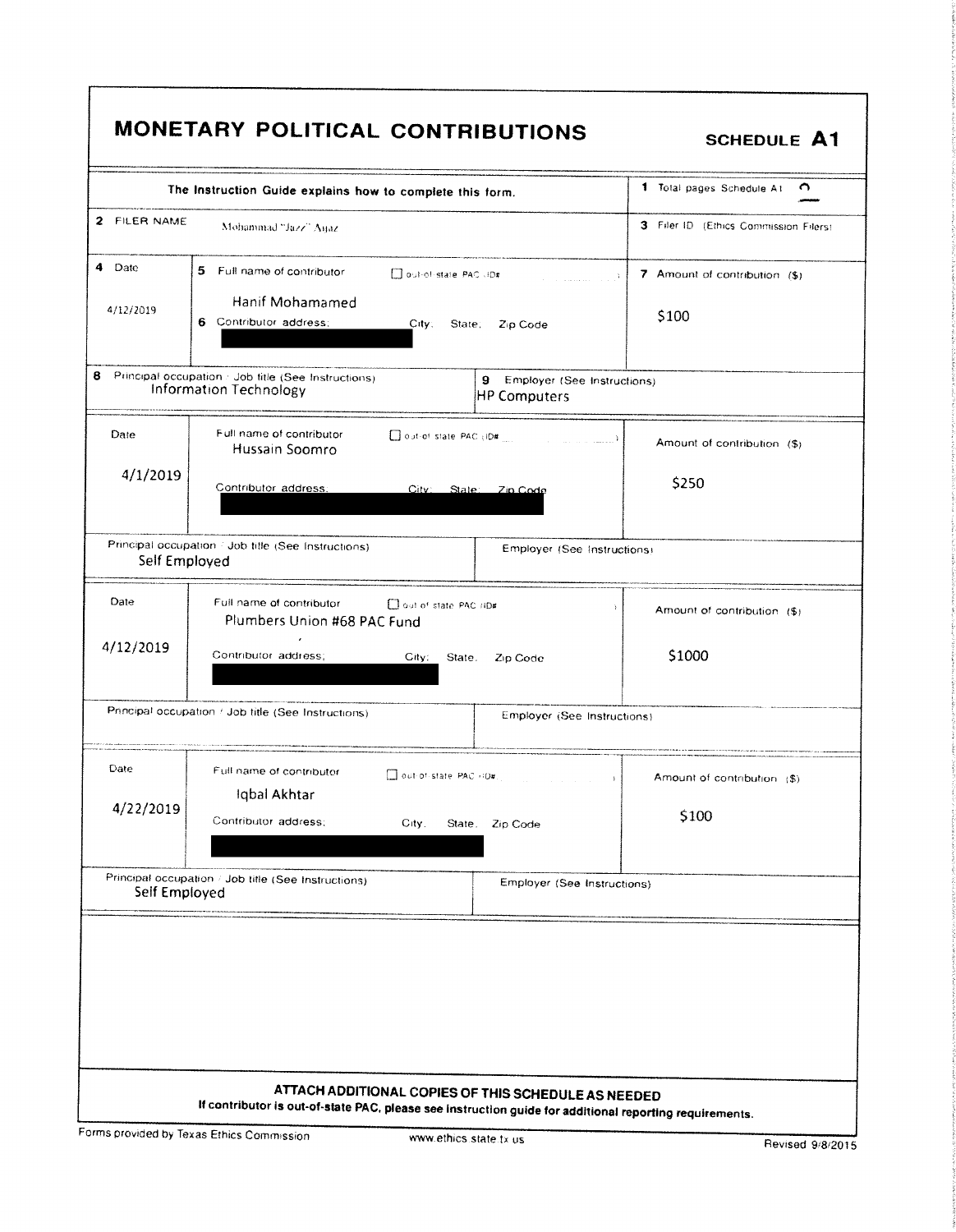|              | The Instruction Guide explains how to complete this form. |                                                                  | 1 Total pages Schedule A1.            |
|--------------|-----------------------------------------------------------|------------------------------------------------------------------|---------------------------------------|
| 2 FILER NAME | Mohammad "Jazz:" Aijaz                                    |                                                                  | 3 Filer ID (Ethics Commission Filers) |
| 4 Date       | 5 Full name of contributor<br>Dr. Barkat Charania         |                                                                  | 7 Amount of contribution (\$)         |
| 04/22/2019   | 6 Contributor address:                                    | City. State.<br>Zip Code                                         | \$250                                 |
| 8            | Principal occupation 1 Job title (See Instructions)       | 9 Employer (See Instructions)                                    |                                       |
| Date         | Full name of contributor<br>Asit Rajiv Shah               |                                                                  | Amount of contribution (\$)           |
| 04/06/2019   | Contributor address:                                      | City:<br>State:<br>Zip Code                                      | \$100                                 |
|              | Principal occupation / Job fitle (See Instructions)       | Employer (See Instructions)                                      |                                       |
| Date         | Full name of contributor<br>Elizabeth Alexandra Markowitz | out of state PAC (ID#<br>j.                                      | Amount of contribution (\$)           |
| 04/11/2019   | Contributor address:                                      | City:<br>State:<br>Zip Code                                      | \$25                                  |
|              | Principal occupation / Job title (See Instructions)       | Employer (See Instructions)                                      |                                       |
| Date         | Full name of contributor<br>Syed Arman Raza               | Dout of state PAC (ID#)<br>and the company of the Company of the | Amount of contribution (\$)           |
| 04/20/2019   | Contributor address,                                      | City.<br>State<br>Zip Code                                       | \$500                                 |
|              | Principal occupation / Job title (See Instructions)       | Employer (See Instructions)                                      |                                       |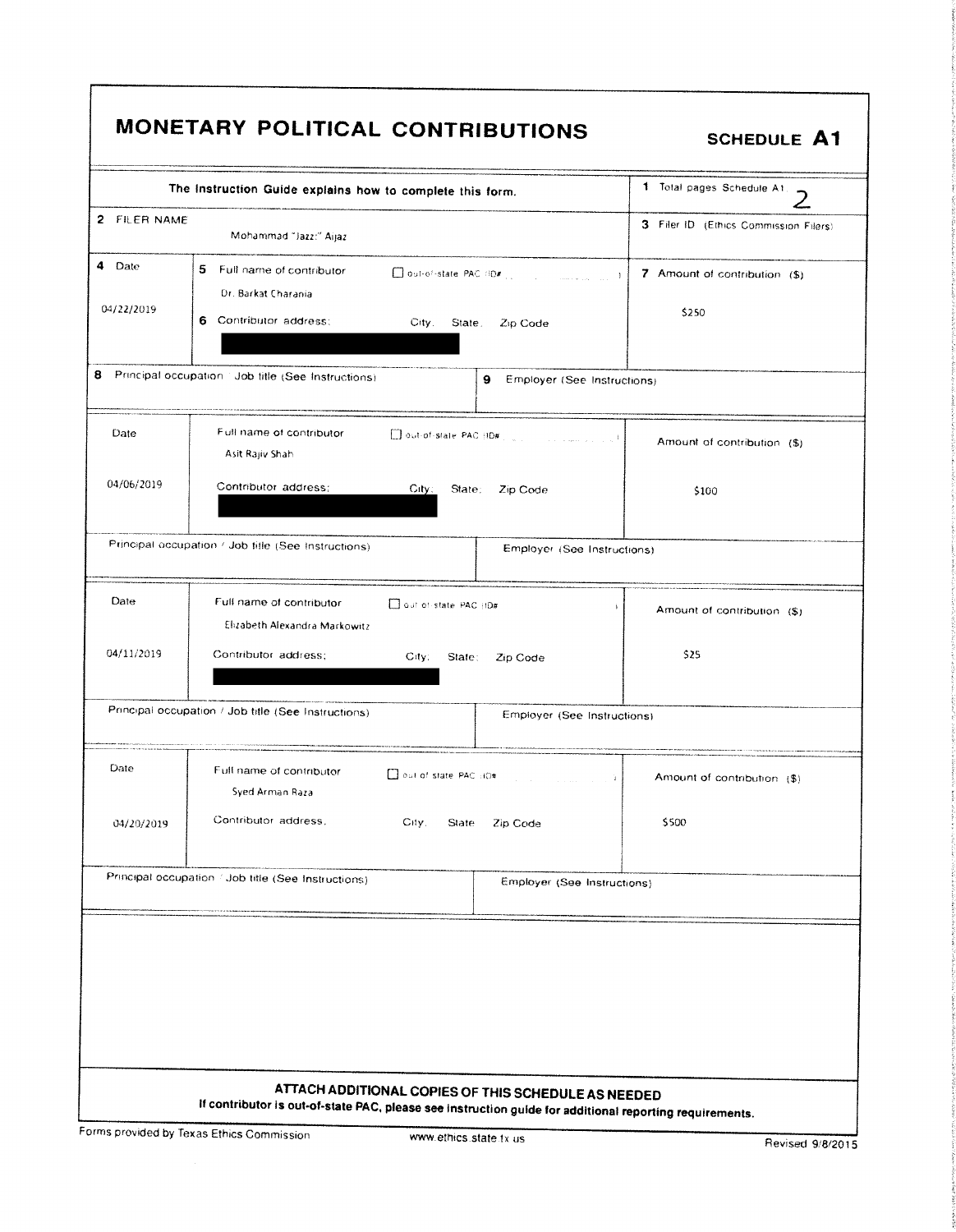|                                                                                                                                                                         | <b>EXPENDITURE CATEGORIES FOR BOX 8(a)</b>                                                                                                                                                                          |                                                                                                                                        |                                                                                                                                                                                    |  |  |
|-------------------------------------------------------------------------------------------------------------------------------------------------------------------------|---------------------------------------------------------------------------------------------------------------------------------------------------------------------------------------------------------------------|----------------------------------------------------------------------------------------------------------------------------------------|------------------------------------------------------------------------------------------------------------------------------------------------------------------------------------|--|--|
| Advertising Expense<br>Accounting/Banking<br>Consulting Expense<br>Contributions/Donations Made By<br>Candidate/Officeholder/Political Committee<br>Credit Card Payment | Event Expense<br>Fees<br>Food/Beverage Experise<br>Gift Awards Memorials Expense<br>Legal Services<br>The Instruction Guide explains how to complete this form.                                                     | Loan Repayment/Reimbursement<br>Office Overhead Rental Expense<br>Polling Expense<br>Printing Expense<br>Salaries Wages/Contract Labor | Solicitation/Fundraising Expense<br>Transportation Equipment & Related Expense<br><b>Travel In District</b><br>Travel Out Of District<br>Other (enter a category not listed above) |  |  |
| 1 Total pages Schedule Ft.                                                                                                                                              | 2 FILER NAME<br>Mohammad "Jazz" Aijaz                                                                                                                                                                               |                                                                                                                                        | 3 Filer ID (Ethics Commission Filers)                                                                                                                                              |  |  |
| 4 Date<br>4/5/2019                                                                                                                                                      | 5 Payee name<br><b>Pronto Prints</b>                                                                                                                                                                                |                                                                                                                                        |                                                                                                                                                                                    |  |  |
| $6$ Amount $(5)$                                                                                                                                                        | 7 Payee address:<br>City. State: Zip Code                                                                                                                                                                           |                                                                                                                                        |                                                                                                                                                                                    |  |  |
| S<br>340.00                                                                                                                                                             |                                                                                                                                                                                                                     |                                                                                                                                        |                                                                                                                                                                                    |  |  |
| 8                                                                                                                                                                       | (a) Category (See Categories listed at the top of this schedule).                                                                                                                                                   | (b) Description                                                                                                                        |                                                                                                                                                                                    |  |  |
| <b>PURPOSE</b><br>ОF<br><b>EXPENDITURE</b>                                                                                                                              | <b>Printing Expense</b>                                                                                                                                                                                             |                                                                                                                                        | Check if travel outside of Texas. Complete Schedule T<br>Check if Austin. TX: officeholder living expense                                                                          |  |  |
| 9 Complete ONLY if direct<br>expenditure to benefit C OH.                                                                                                               | Candidate / Officeholder name                                                                                                                                                                                       | Office sought                                                                                                                          | Office hold                                                                                                                                                                        |  |  |
| Date<br>4/8/2019                                                                                                                                                        | Payee name<br>Office Depot                                                                                                                                                                                          |                                                                                                                                        |                                                                                                                                                                                    |  |  |
| Amount (\$)                                                                                                                                                             | Payee address:<br>City; State; Zip Code                                                                                                                                                                             |                                                                                                                                        |                                                                                                                                                                                    |  |  |
| \$<br>16.55                                                                                                                                                             |                                                                                                                                                                                                                     |                                                                                                                                        |                                                                                                                                                                                    |  |  |
| <b>PURPOSE</b><br>OF<br><b>EXPENDITURE</b>                                                                                                                              | Category (See Categories I sted at the top of this schedule)<br>Description<br>Check if travel outside of Texas, Complete Schedule T<br><b>Printing Expense</b><br>Check if Austin. TX: officeholder living expense |                                                                                                                                        |                                                                                                                                                                                    |  |  |
| Complete ONLY if direct<br>expenditure to benefit C-OH                                                                                                                  | Candidate / Officeholder name                                                                                                                                                                                       | Office sought                                                                                                                          | Office held                                                                                                                                                                        |  |  |
| Date                                                                                                                                                                    | Payee name                                                                                                                                                                                                          |                                                                                                                                        |                                                                                                                                                                                    |  |  |
| 4/8/2019                                                                                                                                                                | Joseph Martinez                                                                                                                                                                                                     |                                                                                                                                        |                                                                                                                                                                                    |  |  |
| Amount (\$)<br>700.00<br>S                                                                                                                                              | Payee address:<br>City: State: Zip Code                                                                                                                                                                             |                                                                                                                                        |                                                                                                                                                                                    |  |  |
| <b>PURPOSE</b><br>OF<br><b>EXPENDITURE</b>                                                                                                                              | Category: (See Categories listed at the fop of this schedule).<br><b>Consulting Expense</b>                                                                                                                         | Description                                                                                                                            | Check if travel outside of Texas. Complete Schedule T.<br>Check if Austin. TX: officeholder living expense.                                                                        |  |  |
| Complete ONLY if direct<br>expenditure to benefit C/OH                                                                                                                  | Candidate / Officeholder name                                                                                                                                                                                       | Office sought                                                                                                                          | Office held                                                                                                                                                                        |  |  |
|                                                                                                                                                                         | ATTACH ADDITIONAL COPIES OF THIS SCHEDULE AS NEEDED                                                                                                                                                                 |                                                                                                                                        |                                                                                                                                                                                    |  |  |

Forms provided by Texas Ethics Commission

 $\bar{\mathcal{A}}$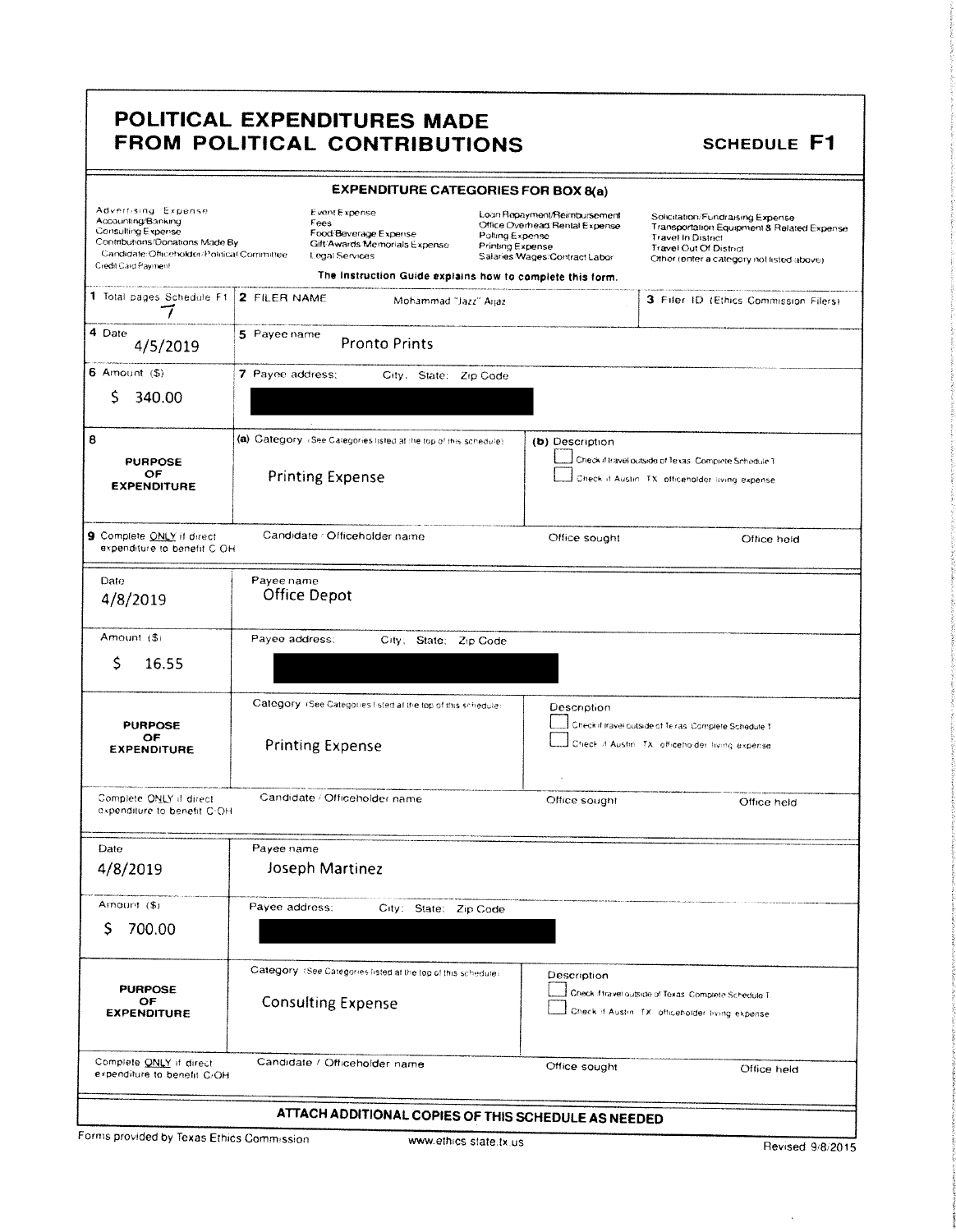|                                                                                                                                                                         | <b>EXPENDITURE CATEGORIES FOR BOX 8(a)</b>                                                       |                                                                                                                                        |                                                                                                                                                                                    |  |  |
|-------------------------------------------------------------------------------------------------------------------------------------------------------------------------|--------------------------------------------------------------------------------------------------|----------------------------------------------------------------------------------------------------------------------------------------|------------------------------------------------------------------------------------------------------------------------------------------------------------------------------------|--|--|
| Advertising Expense<br>Accounting/Banking<br>Consulting Expense<br>Contributions/Donations Made By<br>Candidate/Officeholder/Political Committee<br>Credit Card Payment | Event Expense<br>Fees<br>Food Beverage Expense<br>Gift Awards Memonals Expense<br>Legal Services | Loan Repayment/Reimbursement<br>Office Overhead Rental Expense<br>Polling Expense<br>Printing Expense<br>Salaries Wages/Contract Labor | Solicitation/Fundraising Expense<br>Transportation Equipment & Related Expense<br><b>Travel In District</b><br>Travel Out Of District<br>Other (enter a category not listed above) |  |  |
|                                                                                                                                                                         | The Instruction Guide explains how to complete this form.                                        |                                                                                                                                        |                                                                                                                                                                                    |  |  |
| 1 Total pages Schedule F1                                                                                                                                               | 2 FILER NAME<br>Mohammad "Jazz" Aijaz                                                            |                                                                                                                                        | 3 Filer ID (Ethics Commission Filers)                                                                                                                                              |  |  |
| 4 Date<br>4/10/2019                                                                                                                                                     | 5 Payee name<br>ReadyGoSigns                                                                     |                                                                                                                                        |                                                                                                                                                                                    |  |  |
| 6 Amount $(\$)$<br>S.<br>701.00                                                                                                                                         | 7 Payee address;<br>City. State, Zip Code                                                        |                                                                                                                                        |                                                                                                                                                                                    |  |  |
| 8                                                                                                                                                                       | (a) Category (See Calegories isted at the top of this scriedule)                                 | (b) Description                                                                                                                        |                                                                                                                                                                                    |  |  |
| <b>PURPOSE</b><br>OF<br><b>EXPENDITURE</b>                                                                                                                              | <b>Printing Expense</b>                                                                          |                                                                                                                                        | Check if travel outside of Texas. Complete Schedule T<br>Check if Austin, TX, officeholder living expense                                                                          |  |  |
| 9 Complete ONLY if direct<br>expenditure to benefit C OH                                                                                                                | Candidate Officeholder name                                                                      | Office sought                                                                                                                          | Office held                                                                                                                                                                        |  |  |
| Date                                                                                                                                                                    | Payee name                                                                                       |                                                                                                                                        |                                                                                                                                                                                    |  |  |
| 4/12/2019                                                                                                                                                               | Brenda's taqueria                                                                                |                                                                                                                                        |                                                                                                                                                                                    |  |  |
| Arnount (\$)                                                                                                                                                            | Payee address:<br>City: State: Zip Code                                                          |                                                                                                                                        |                                                                                                                                                                                    |  |  |
| S<br>20.00                                                                                                                                                              |                                                                                                  |                                                                                                                                        |                                                                                                                                                                                    |  |  |
| <b>PURPOSE</b><br>OF<br><b>EXPENDITURE</b>                                                                                                                              | Category (See Categories listed at the top of this schedule)<br>Food Expense                     | Description                                                                                                                            | Check if travel outside of Texas. Complete Schedule T<br>Check if Austin. Tx. officeholder living expense.                                                                         |  |  |
| Complete ONLY if direct<br>expenditure to benefit C/OH                                                                                                                  | Candidate / Officeholder name                                                                    | Office sought                                                                                                                          | Office held                                                                                                                                                                        |  |  |
| Date                                                                                                                                                                    | Payee name                                                                                       |                                                                                                                                        |                                                                                                                                                                                    |  |  |
| 4/14/2019                                                                                                                                                               | Sams Club                                                                                        |                                                                                                                                        |                                                                                                                                                                                    |  |  |
| Amount (\$)                                                                                                                                                             | Payee address:<br>City: State; Zip Code                                                          |                                                                                                                                        |                                                                                                                                                                                    |  |  |
| Ś<br>47.39                                                                                                                                                              |                                                                                                  |                                                                                                                                        |                                                                                                                                                                                    |  |  |
| <b>PURPOSE</b><br>OF<br><b>EXPENDITURE</b>                                                                                                                              | Category: (See Categories listed at the top of this schedule).<br><b>Fundraising expense</b>     | Description                                                                                                                            | Check if travel outside of Texas. Complete Schedule T<br>Check /I Austin: TX: officeholder living expense                                                                          |  |  |
| Complete ONLY if direct<br>expenditure to benefit C/OH                                                                                                                  | Candidate / Officeholder name                                                                    | Office sought                                                                                                                          | Office held                                                                                                                                                                        |  |  |
|                                                                                                                                                                         | ATTACH ADDITIONAL COPIES OF THIS SCHEDULE AS NEEDED                                              |                                                                                                                                        |                                                                                                                                                                                    |  |  |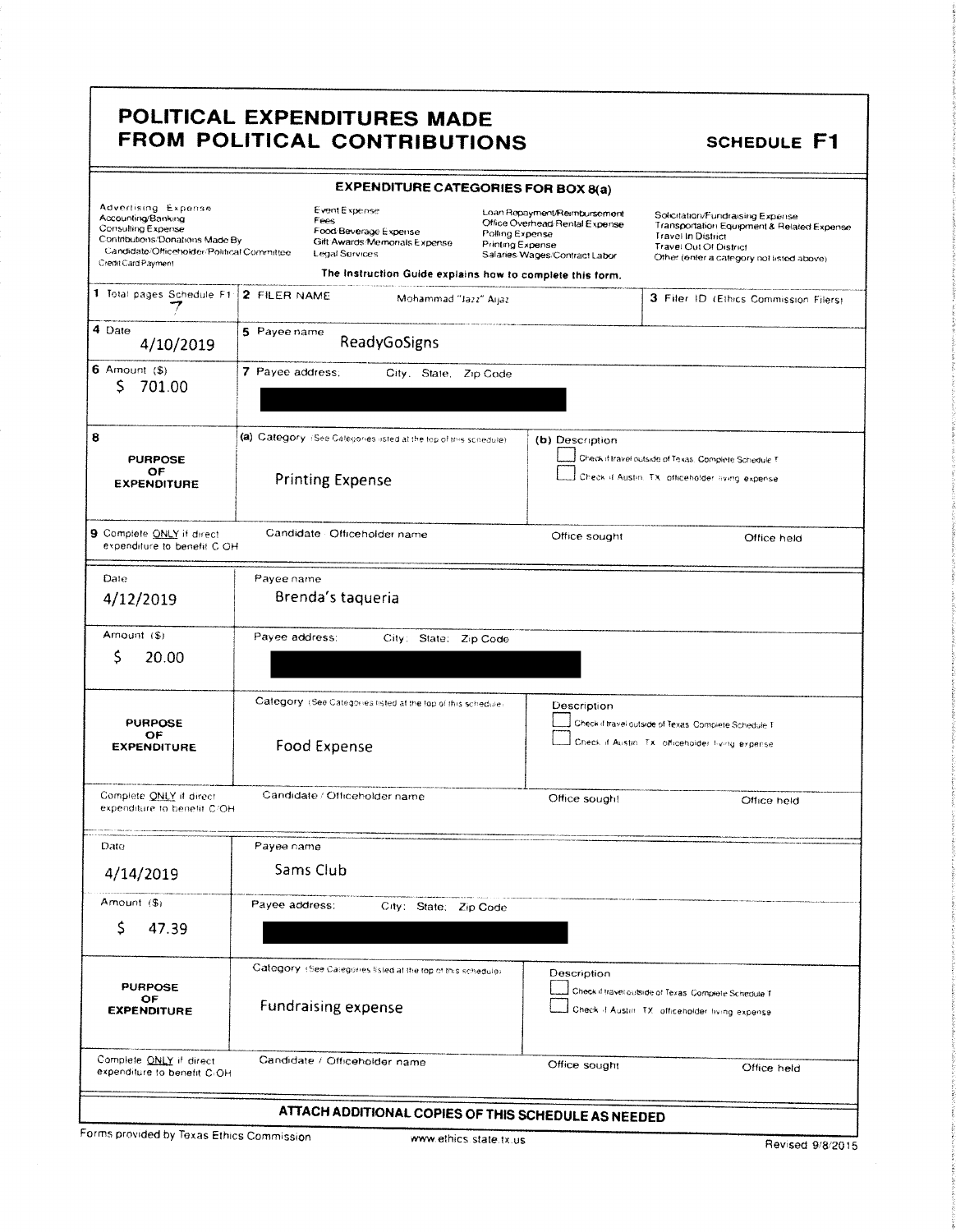| <b>EXPENDITURE CATEGORIES FOR BOX 8(a)</b>                                                                                                                              |                                                                                                          |                                                                                                                                        |                                                                                                                                                                                           |  |  |  |  |  |  |
|-------------------------------------------------------------------------------------------------------------------------------------------------------------------------|----------------------------------------------------------------------------------------------------------|----------------------------------------------------------------------------------------------------------------------------------------|-------------------------------------------------------------------------------------------------------------------------------------------------------------------------------------------|--|--|--|--|--|--|
| Advertising Expense<br>Accounting/Banking<br>Consulting Expense<br>Contributions/Donations Made By<br>Candidate/Officeholder/Political Committee<br>Credit Card Payment | Event Expense<br>Fees<br>Food/Beverage Expense<br>Gift Awards/Memorials Expense<br><b>Legal Services</b> | Loan Repayment/Reimbursement<br>Office Overhead/Rental Expense<br>Polling Expense<br>Printing Expense<br>Salaries Wages/Contract Labor | Solicitation/Fundraising Expense<br>Transportation Equipment & Related Expense<br><b>Travel In District</b><br><b>Travel Out Of District</b><br>Other (enter a category not listed above) |  |  |  |  |  |  |
|                                                                                                                                                                         | The Instruction Guide explains how to complete this form.                                                |                                                                                                                                        |                                                                                                                                                                                           |  |  |  |  |  |  |
| 1 Total pages Schedule F1:                                                                                                                                              | 2 FILER NAME<br>Mohammad "Jazz" Aijaz                                                                    |                                                                                                                                        | 3 Filer ID (Ethics Commission Filers)                                                                                                                                                     |  |  |  |  |  |  |
| 4 Date<br>4/14/2019                                                                                                                                                     | 5 Payee name<br>Walmart                                                                                  |                                                                                                                                        |                                                                                                                                                                                           |  |  |  |  |  |  |
| 6 Amount $($ \$)                                                                                                                                                        | 7 Payce address;<br>City: State: Zip Code                                                                |                                                                                                                                        |                                                                                                                                                                                           |  |  |  |  |  |  |
| Ś<br>54.71                                                                                                                                                              |                                                                                                          |                                                                                                                                        |                                                                                                                                                                                           |  |  |  |  |  |  |
| 8                                                                                                                                                                       | (a) Category (See Calegories listed at the top of this schedule)                                         | (b) Description                                                                                                                        |                                                                                                                                                                                           |  |  |  |  |  |  |
| <b>PURPOSE</b>                                                                                                                                                          |                                                                                                          |                                                                                                                                        | Check if travel outside of Texas. Complete Schedule T                                                                                                                                     |  |  |  |  |  |  |
| OF<br><b>EXPENDITURE</b>                                                                                                                                                | <b>Fundraising expense</b>                                                                               |                                                                                                                                        | Check if Austin. TX: officeholder living expense                                                                                                                                          |  |  |  |  |  |  |
| 9 Complete ONLY if direct<br>expenditure to benefit C OH.                                                                                                               | Candidate / Officeholder name                                                                            | Office sought                                                                                                                          | Office held                                                                                                                                                                               |  |  |  |  |  |  |
| Date                                                                                                                                                                    | Payee name                                                                                               |                                                                                                                                        |                                                                                                                                                                                           |  |  |  |  |  |  |
| 4/14/2019                                                                                                                                                               | Bombay Bazaar                                                                                            |                                                                                                                                        |                                                                                                                                                                                           |  |  |  |  |  |  |
| Amount (\$)                                                                                                                                                             | Payee address:<br>City: State: Zip Code                                                                  |                                                                                                                                        |                                                                                                                                                                                           |  |  |  |  |  |  |
| S<br>18.96                                                                                                                                                              |                                                                                                          |                                                                                                                                        |                                                                                                                                                                                           |  |  |  |  |  |  |
| <b>PURPOSE</b><br>OF<br><b>EXPENDITURE</b>                                                                                                                              | Category (See Categories listed at the top of this schedule)<br><b>Fundraising expense</b>               | Description                                                                                                                            | Check if travel outside of Texas. Complete Schedule T<br>Check if Austin. TX: officeholder living expense                                                                                 |  |  |  |  |  |  |
| Complete ONLY if direct                                                                                                                                                 | Candidate / Officeholder name                                                                            | Office sought                                                                                                                          | Office held                                                                                                                                                                               |  |  |  |  |  |  |
| expenditure to benefit C/OH                                                                                                                                             |                                                                                                          |                                                                                                                                        |                                                                                                                                                                                           |  |  |  |  |  |  |
| Date                                                                                                                                                                    | Payee name                                                                                               |                                                                                                                                        |                                                                                                                                                                                           |  |  |  |  |  |  |
| 4/15/2019                                                                                                                                                               | <b>Sweet Tomatoes</b>                                                                                    |                                                                                                                                        |                                                                                                                                                                                           |  |  |  |  |  |  |
| Amount (\$)                                                                                                                                                             | Payee address:<br>City: State; Zip Code                                                                  |                                                                                                                                        |                                                                                                                                                                                           |  |  |  |  |  |  |
| S<br>21.16                                                                                                                                                              |                                                                                                          |                                                                                                                                        |                                                                                                                                                                                           |  |  |  |  |  |  |
| <b>PURPOSE</b>                                                                                                                                                          | Category (See Calegories listed at the top of this schedule)                                             | Description                                                                                                                            | Check if travel outside of Texas. Complete Schedule T                                                                                                                                     |  |  |  |  |  |  |
| ОF<br><b>EXPENDITURE</b>                                                                                                                                                | Food Expense                                                                                             |                                                                                                                                        | Check if Austin. TX: officeholder living expense                                                                                                                                          |  |  |  |  |  |  |
| Complete ONLY if direct<br>expenditure to benefit C/OH                                                                                                                  | Candidate / Officeholder name                                                                            | Office sought                                                                                                                          | Office held                                                                                                                                                                               |  |  |  |  |  |  |
| ATTACH ADDITIONAL COPIES OF THIS SCHEDULE AS NEEDED                                                                                                                     |                                                                                                          |                                                                                                                                        |                                                                                                                                                                                           |  |  |  |  |  |  |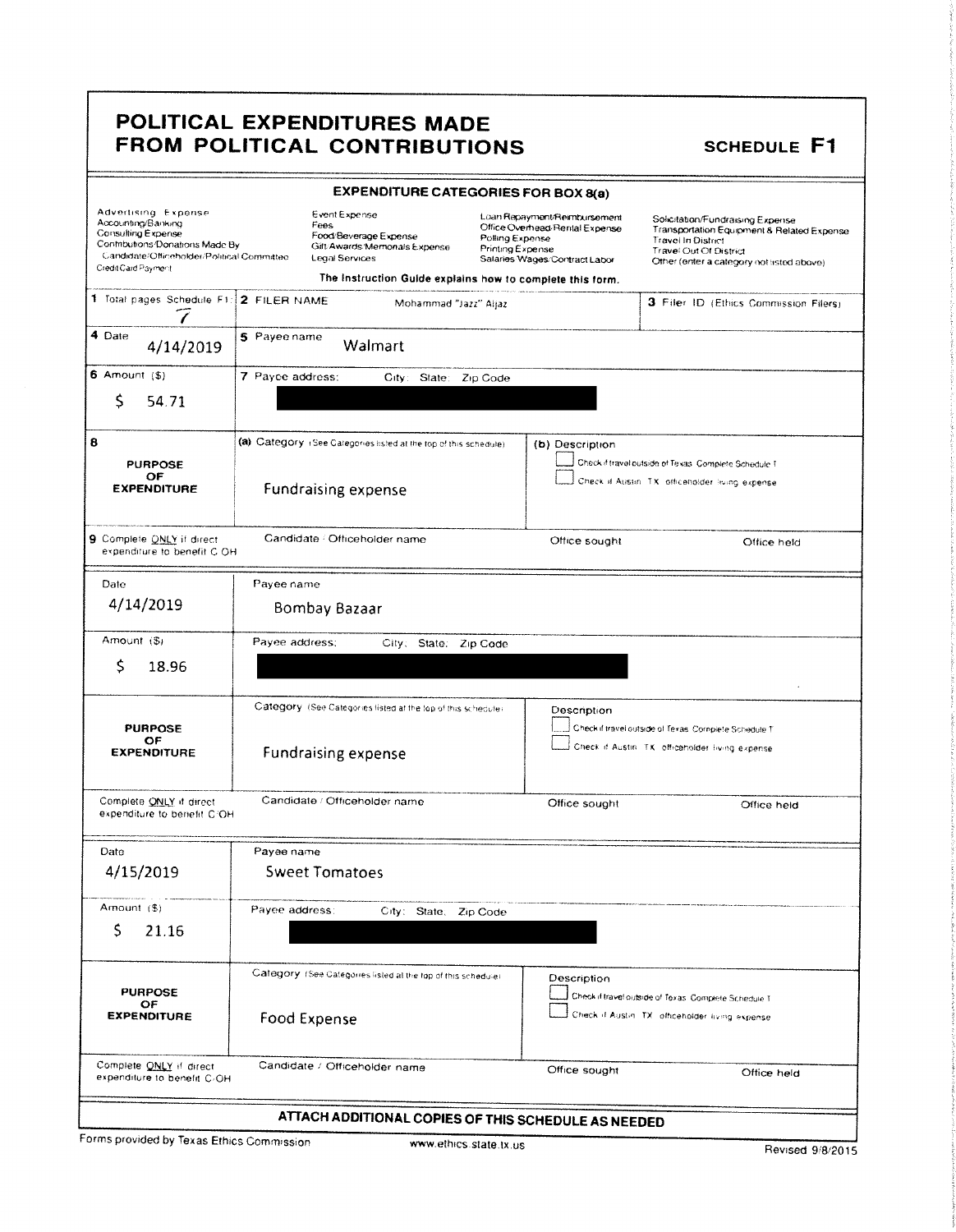| <b>EXPENDITURE CATEGORIES FOR BOX 8(a)</b>                                                                                                                                                                                                                                   |                   |                                                                                |  |                                                                                                                                        |                                                                                                                                      |                                            |  |  |
|------------------------------------------------------------------------------------------------------------------------------------------------------------------------------------------------------------------------------------------------------------------------------|-------------------|--------------------------------------------------------------------------------|--|----------------------------------------------------------------------------------------------------------------------------------------|--------------------------------------------------------------------------------------------------------------------------------------|--------------------------------------------|--|--|
| Advertising Expense<br>Event Expense<br>Accounting/Banking<br>Fees<br>Consulting Expense<br>Food Beverage Expense<br>Contributions/Donations Made By<br>Gift/Awards Memorials Expense<br>Candidate/Officeholder/Political Committee<br>Legal Services<br>Credit Card Payment |                   |                                                                                |  | Loan Repayment/Reimbursement<br>Office Overhead Rental Expense<br>Polling Expense<br>Printing Expense<br>Salaries/Wages/Contract Labor | Solicitation/Fundraising Expense<br><b>Travel In District</b><br>Travel Out Of District<br>Other (enter a category not listed above) | Transportation Equipment & Related Expense |  |  |
|                                                                                                                                                                                                                                                                              |                   | The Instruction Guide explains how to complete this form.                      |  |                                                                                                                                        |                                                                                                                                      |                                            |  |  |
| 1 Total pages Schedule F1.                                                                                                                                                                                                                                                   |                   | 2 FILER NAME<br>3 Filer ID (Ethics Commission Filers)<br>Mohammad "Jazz" Aijaz |  |                                                                                                                                        |                                                                                                                                      |                                            |  |  |
| 4 Date<br>4/17/2019                                                                                                                                                                                                                                                          | 5 Payee name      | Brenda's taqueria                                                              |  |                                                                                                                                        |                                                                                                                                      |                                            |  |  |
| 6 Amount $($ \$)                                                                                                                                                                                                                                                             | 7 Payee address:  | City; State; Zip Code                                                          |  |                                                                                                                                        |                                                                                                                                      |                                            |  |  |
| Ś<br>19.90                                                                                                                                                                                                                                                                   |                   |                                                                                |  |                                                                                                                                        |                                                                                                                                      |                                            |  |  |
| 8                                                                                                                                                                                                                                                                            |                   | (a) Category (See Categories listed at the top of this schedule)               |  | (b) Description                                                                                                                        |                                                                                                                                      |                                            |  |  |
| <b>PURPOSE</b>                                                                                                                                                                                                                                                               |                   |                                                                                |  |                                                                                                                                        | Check if travel outside of Texas. Complete Schedule T                                                                                |                                            |  |  |
| OF<br><b>EXPENDITURE</b>                                                                                                                                                                                                                                                     | Food Expense      |                                                                                |  |                                                                                                                                        | Check if Austin. TX: officeholder living expense                                                                                     |                                            |  |  |
|                                                                                                                                                                                                                                                                              |                   |                                                                                |  |                                                                                                                                        |                                                                                                                                      |                                            |  |  |
| 9 Complete ONLY if direct<br>expenditure to benefit C.OH                                                                                                                                                                                                                     |                   | Candidate / Officeholder name                                                  |  | Office sought                                                                                                                          |                                                                                                                                      | Office held                                |  |  |
| Date                                                                                                                                                                                                                                                                         | Payee name        |                                                                                |  |                                                                                                                                        |                                                                                                                                      |                                            |  |  |
| 4/17/2019                                                                                                                                                                                                                                                                    | <b>Frost Bank</b> |                                                                                |  |                                                                                                                                        |                                                                                                                                      |                                            |  |  |
| Amount (\$)                                                                                                                                                                                                                                                                  | Payee address:    | City: State; Zip Code                                                          |  |                                                                                                                                        |                                                                                                                                      |                                            |  |  |
| \$<br>8.00                                                                                                                                                                                                                                                                   |                   |                                                                                |  |                                                                                                                                        |                                                                                                                                      |                                            |  |  |
| <b>PURPOSE</b>                                                                                                                                                                                                                                                               |                   | Category (See Categories listed at the top of this schedule)                   |  | Description                                                                                                                            | Check if travel outside of Texas, Complete Schedule T                                                                                |                                            |  |  |
| OF<br><b>EXPENDITURE</b>                                                                                                                                                                                                                                                     |                   | <b>Banking Fee Expense</b>                                                     |  |                                                                                                                                        | Check if Austin. TX: officetta.der frang expense.                                                                                    |                                            |  |  |
| Complete ONLY if direct<br>expenditure to benefit C/OH                                                                                                                                                                                                                       |                   | Candidate / Officeholder name                                                  |  | Office sought                                                                                                                          |                                                                                                                                      | Office held                                |  |  |
| Date                                                                                                                                                                                                                                                                         | Payee name        |                                                                                |  |                                                                                                                                        |                                                                                                                                      |                                            |  |  |
| 4/18/2019                                                                                                                                                                                                                                                                    |                   | Joseph Martinez                                                                |  |                                                                                                                                        |                                                                                                                                      |                                            |  |  |
|                                                                                                                                                                                                                                                                              |                   |                                                                                |  |                                                                                                                                        |                                                                                                                                      |                                            |  |  |
| Amount (\$)                                                                                                                                                                                                                                                                  | Payee address:    | City: State: Zip Code                                                          |  |                                                                                                                                        |                                                                                                                                      |                                            |  |  |
| S<br>700.00                                                                                                                                                                                                                                                                  |                   |                                                                                |  |                                                                                                                                        |                                                                                                                                      |                                            |  |  |
| <b>PURPOSE</b>                                                                                                                                                                                                                                                               |                   | Category (See Categories listed at the top of this schedule)                   |  | Description                                                                                                                            |                                                                                                                                      |                                            |  |  |
| OF<br><b>EXPENDITURE</b>                                                                                                                                                                                                                                                     |                   | <b>Consulting Expense</b>                                                      |  |                                                                                                                                        | Check if travel outside of Texas. Complete Schedule T<br>Check if Austin. TX: officeholder living expense                            |                                            |  |  |
|                                                                                                                                                                                                                                                                              |                   |                                                                                |  |                                                                                                                                        |                                                                                                                                      |                                            |  |  |
| Complete ONLY if direct<br>expenditure to benefit C-OH                                                                                                                                                                                                                       |                   | Candidate / Officeholder name                                                  |  | Office sought                                                                                                                          |                                                                                                                                      | Office held                                |  |  |
|                                                                                                                                                                                                                                                                              |                   |                                                                                |  |                                                                                                                                        |                                                                                                                                      |                                            |  |  |
|                                                                                                                                                                                                                                                                              |                   | ATTACH ADDITIONAL COPIES OF THIS SCHEDULE AS NEEDED                            |  |                                                                                                                                        |                                                                                                                                      |                                            |  |  |

Forms provided by Texas Ethics Commission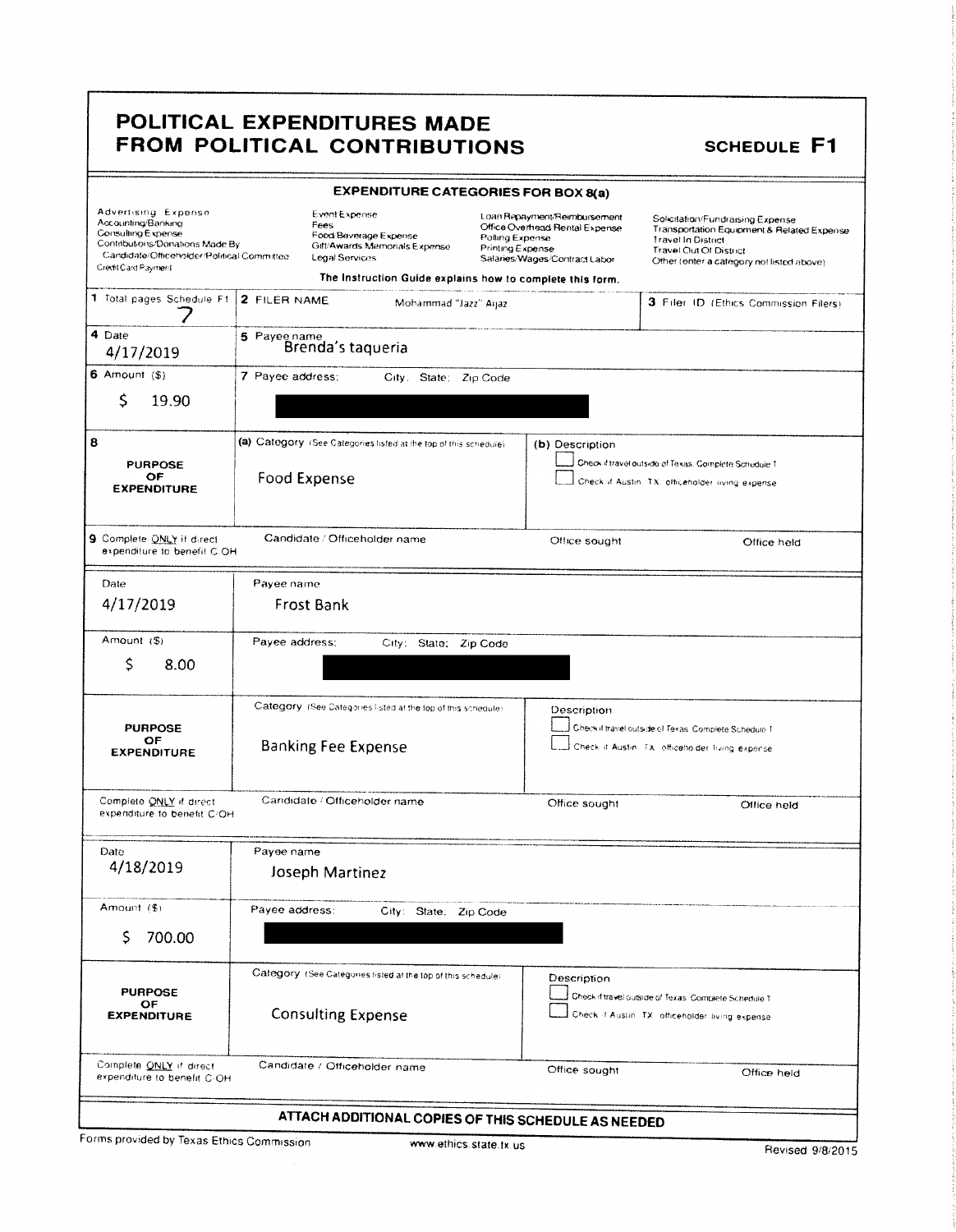$\ddot{\phantom{a}}$ 

| <b>EXPENDITURE CATEGORIES FOR BOX 8(a)</b>                                                                                                                                                                                                                      |                                                                                                                                                                      |                                                                                                                                        |                                                                                                                                                                                    |  |  |  |
|-----------------------------------------------------------------------------------------------------------------------------------------------------------------------------------------------------------------------------------------------------------------|----------------------------------------------------------------------------------------------------------------------------------------------------------------------|----------------------------------------------------------------------------------------------------------------------------------------|------------------------------------------------------------------------------------------------------------------------------------------------------------------------------------|--|--|--|
| Advertising Expense<br>Accounting/Banking<br>Consulting Expense<br>Contributions/Donations Made By<br>Candidate/Officeholder/Political Committee<br>Credit Card Payment                                                                                         | Event Expense<br>Fees<br>Food/Beverage Expense<br>Gift-Awards-Memonals Expense<br><b>Legal Services</b><br>The Instruction Guide explains how to complete this form. | Loan Repayment/Reimbursement<br>Office Overhead Rental Expense<br>Polling Expense<br>Printing Expense<br>Salaries/Wages/Contract Labor | Solicitation/Fundraising Expense<br>Transportation Equipment & Related Expense<br><b>Travel In District</b><br>Travel Out Of District<br>Other (enter a category not listed above) |  |  |  |
| 1 Total pages Schedule F1                                                                                                                                                                                                                                       | 2 FILER NAME<br>3 Filer ID (Ethics Commission Filers)<br>Mohammad "Jazz" Aijaz                                                                                       |                                                                                                                                        |                                                                                                                                                                                    |  |  |  |
| 4 Date<br>4/22/2019                                                                                                                                                                                                                                             | 5 Payee name<br>Café Mawal                                                                                                                                           |                                                                                                                                        |                                                                                                                                                                                    |  |  |  |
| 6 Amount $(S)$<br>Ś<br>45.78                                                                                                                                                                                                                                    | 7 Payee address;<br>City: State: Zip Code                                                                                                                            |                                                                                                                                        |                                                                                                                                                                                    |  |  |  |
| 8<br><b>PURPOSE</b><br>OF<br><b>EXPENDITURE</b>                                                                                                                                                                                                                 | (a) Category (See Categories listed at the top of this schedule)<br>Food Expense                                                                                     | (b) Description                                                                                                                        | Check if travel outside of Texas. Complete Schedule T<br>Check if Austin. TX: atticehalder inving expense                                                                          |  |  |  |
| 9 Complete ONLY if direct<br>expenditure to benefit C.OH                                                                                                                                                                                                        | Candidate / Officeholder name                                                                                                                                        | Office sought                                                                                                                          | Office held                                                                                                                                                                        |  |  |  |
| Date<br>4/22/2019                                                                                                                                                                                                                                               | Payee name<br>El Rancho Stafford                                                                                                                                     |                                                                                                                                        |                                                                                                                                                                                    |  |  |  |
| Amount (\$)<br>Ś<br>24.41                                                                                                                                                                                                                                       | Payee address:<br>City: State; Zip Code                                                                                                                              |                                                                                                                                        |                                                                                                                                                                                    |  |  |  |
| Category (See Categories listed at the top of this schedule)<br>Description<br>Check if travel outside of Texas. Complete Schedule T<br><b>PURPOSE</b><br>OF<br>Check if Austin. TX: officeholder living expense.<br><b>Event Expense</b><br><b>EXPENDITURE</b> |                                                                                                                                                                      |                                                                                                                                        |                                                                                                                                                                                    |  |  |  |
| Complete ONLY if direct<br>expenditure to benefit C OH                                                                                                                                                                                                          | Candidate / Officeholder name                                                                                                                                        | Office sought                                                                                                                          | Office held                                                                                                                                                                        |  |  |  |
| Date<br>4/22/2019                                                                                                                                                                                                                                               | Payee name<br>Joseph Martinez                                                                                                                                        |                                                                                                                                        |                                                                                                                                                                                    |  |  |  |
| Amount (\$)<br>S<br>100.00                                                                                                                                                                                                                                      | Payee address:<br>City: State; Zip Code                                                                                                                              |                                                                                                                                        |                                                                                                                                                                                    |  |  |  |
| <b>PURPOSE</b><br>OF<br><b>EXPENDITURE</b>                                                                                                                                                                                                                      | Category, ISee Categories listed at the top of this schedule!<br><b>Consulting Expense</b>                                                                           | Description                                                                                                                            | Check if travel outside of Texas. Complete Schedule T.<br>Check if Austin, TX, officeholder living expense.                                                                        |  |  |  |
| Complete ONLY if direct<br>expenditure to benefit C-OH                                                                                                                                                                                                          | Candidate / Officeholder name                                                                                                                                        | Office sought                                                                                                                          | Office held                                                                                                                                                                        |  |  |  |
|                                                                                                                                                                                                                                                                 | ATTACH ADDITIONAL COPIES OF THIS SCHEDULE AS NEEDED                                                                                                                  |                                                                                                                                        |                                                                                                                                                                                    |  |  |  |

Forms provided by Texas Ethics Commission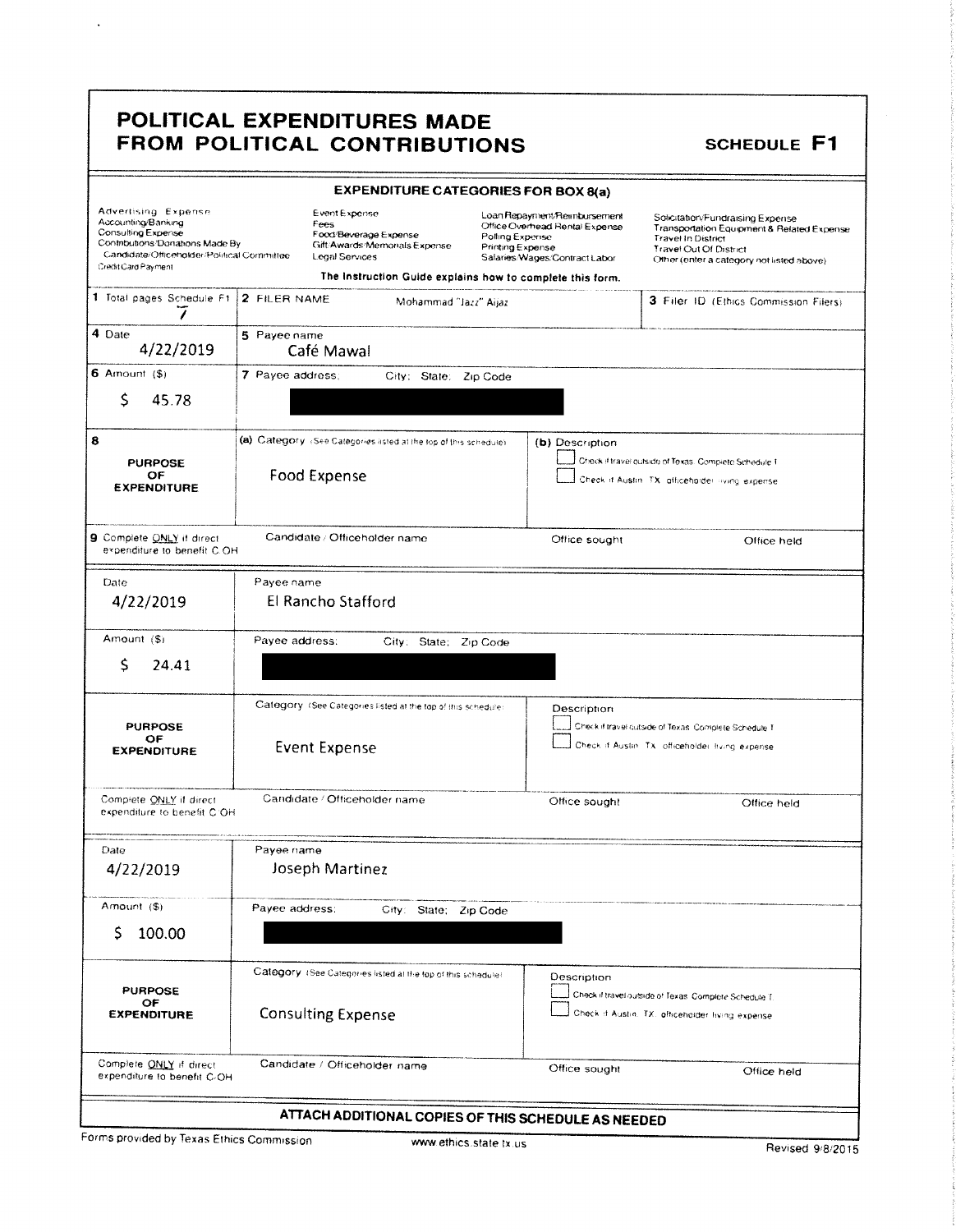|                                                                                                                                                                                                                                                                                                                                                         |                                                                                |                                           | <b>EXPENDITURE CATEGORIES FOR BOX 8(a)</b>                       |                                     |                                                                                                 |                                                                                                             |                                                                                                                             |  |  |
|---------------------------------------------------------------------------------------------------------------------------------------------------------------------------------------------------------------------------------------------------------------------------------------------------------------------------------------------------------|--------------------------------------------------------------------------------|-------------------------------------------|------------------------------------------------------------------|-------------------------------------|-------------------------------------------------------------------------------------------------|-------------------------------------------------------------------------------------------------------------|-----------------------------------------------------------------------------------------------------------------------------|--|--|
| Advertising Expense<br><b>Event Expense</b><br>Accounting/Banking<br>Fees<br><b>Consulting Expense</b><br>Food/Beverage Expense<br>Contributions/Donations Made By<br>Gilt Awards/Memorials Expense<br>Candidate/Officeholder/Political Committee<br>Legal Services<br>Credit Card Payment<br>The Instruction Guide explains how to complete this form. |                                                                                |                                           |                                                                  | Polling Expense<br>Printing Expense | Loan Repayment/Reimbursement<br>Office Overhead Rental Expense<br>Salaries Wages Contract Labor | <b>Travel In District</b><br>Travel Out Of District                                                         | Solicitation/Fundraising Expense<br>Transportation Equipment & Related Expense<br>Other (enter a category not listed above) |  |  |
|                                                                                                                                                                                                                                                                                                                                                         |                                                                                |                                           |                                                                  |                                     |                                                                                                 |                                                                                                             |                                                                                                                             |  |  |
| 1 Total pages Schedule F1                                                                                                                                                                                                                                                                                                                               | 2 FILER NAME                                                                   |                                           | Mohammad "Jazz" Aijaz                                            |                                     |                                                                                                 |                                                                                                             | 3 Filer ID (Ethics Commission Filers)                                                                                       |  |  |
| 4 Date<br>4/22/2019                                                                                                                                                                                                                                                                                                                                     |                                                                                | 5 Payee name<br>$\cal I$<br>Walmart       |                                                                  |                                     |                                                                                                 |                                                                                                             |                                                                                                                             |  |  |
| 6 Amount $($ \$)                                                                                                                                                                                                                                                                                                                                        |                                                                                | 7 Payee address;<br>City: State: Zip Code |                                                                  |                                     |                                                                                                 |                                                                                                             |                                                                                                                             |  |  |
| Ś<br>96.94                                                                                                                                                                                                                                                                                                                                              |                                                                                |                                           |                                                                  |                                     |                                                                                                 |                                                                                                             |                                                                                                                             |  |  |
| 8                                                                                                                                                                                                                                                                                                                                                       |                                                                                |                                           | (a) Category (See Calegories listed at the top of this schedule) |                                     | (b) Description                                                                                 |                                                                                                             |                                                                                                                             |  |  |
| <b>PURPOSE</b>                                                                                                                                                                                                                                                                                                                                          |                                                                                |                                           |                                                                  |                                     |                                                                                                 | Check if travel outside of Texas. Complete Schedule T                                                       |                                                                                                                             |  |  |
| <b>EXPENDITURE</b>                                                                                                                                                                                                                                                                                                                                      | OF<br>Check if Austin, TX, officeholder living expense<br><b>Event Expense</b> |                                           |                                                                  |                                     |                                                                                                 |                                                                                                             |                                                                                                                             |  |  |
| 9 Complete QNLY if direct<br>expenditure to benefit C/OH                                                                                                                                                                                                                                                                                                |                                                                                | Candidate / Officeholder name             |                                                                  |                                     | Office sought                                                                                   |                                                                                                             | Office held                                                                                                                 |  |  |
| Date                                                                                                                                                                                                                                                                                                                                                    | Payee name                                                                     |                                           |                                                                  |                                     |                                                                                                 |                                                                                                             |                                                                                                                             |  |  |
| 4/23/2019                                                                                                                                                                                                                                                                                                                                               |                                                                                |                                           | <b>INNOVATIVE SOLUTIONS IT</b>                                   |                                     |                                                                                                 |                                                                                                             |                                                                                                                             |  |  |
| Amount (\$)                                                                                                                                                                                                                                                                                                                                             | Payee address:<br>City: State: Zip Code                                        |                                           |                                                                  |                                     |                                                                                                 |                                                                                                             |                                                                                                                             |  |  |
|                                                                                                                                                                                                                                                                                                                                                         |                                                                                |                                           |                                                                  |                                     |                                                                                                 |                                                                                                             |                                                                                                                             |  |  |
| <b>PURPOSE</b><br>OF                                                                                                                                                                                                                                                                                                                                    |                                                                                |                                           | Category. (See Categories listed at the top of this schedule     |                                     | Description                                                                                     | Check if travel outside of Texas, Complete Schedule T.<br>Check if Austin. TX: officeholder living expense. |                                                                                                                             |  |  |
| <b>EXPENDITURE</b>                                                                                                                                                                                                                                                                                                                                      |                                                                                | <b>Printing Expense</b>                   |                                                                  |                                     |                                                                                                 |                                                                                                             |                                                                                                                             |  |  |
| Complete ONLY if direct<br>expenditure to benefit C/OH                                                                                                                                                                                                                                                                                                  |                                                                                | Candidate / Officeholder name             |                                                                  |                                     | Office sought                                                                                   |                                                                                                             | Office held                                                                                                                 |  |  |
| Date                                                                                                                                                                                                                                                                                                                                                    | Payee name                                                                     |                                           |                                                                  |                                     |                                                                                                 |                                                                                                             |                                                                                                                             |  |  |
| 4/24/2019                                                                                                                                                                                                                                                                                                                                               |                                                                                | <b>Cricket Wireless</b>                   |                                                                  |                                     |                                                                                                 |                                                                                                             |                                                                                                                             |  |  |
| Amount (\$)<br>\$                                                                                                                                                                                                                                                                                                                                       | Payee address:                                                                 |                                           | City:<br>State:                                                  | Zip Code                            |                                                                                                 |                                                                                                             |                                                                                                                             |  |  |
| 73.29                                                                                                                                                                                                                                                                                                                                                   |                                                                                |                                           |                                                                  |                                     |                                                                                                 |                                                                                                             |                                                                                                                             |  |  |
|                                                                                                                                                                                                                                                                                                                                                         |                                                                                |                                           | Category (See Categories listed at the top of this schedule).    |                                     | Description                                                                                     |                                                                                                             |                                                                                                                             |  |  |
| <b>PURPOSE</b><br>OF                                                                                                                                                                                                                                                                                                                                    |                                                                                | Office Overhead expense                   |                                                                  |                                     |                                                                                                 | Check if travel outside of Texas. Complete Schedule T                                                       |                                                                                                                             |  |  |
| <b>EXPENDITURE</b>                                                                                                                                                                                                                                                                                                                                      |                                                                                |                                           |                                                                  |                                     |                                                                                                 | Check if Austin. TX: officeholder living expense                                                            |                                                                                                                             |  |  |
| Complete ONLY if direct<br>expenditure to benefit C/OH                                                                                                                                                                                                                                                                                                  |                                                                                | Candidate / Officeholder name             |                                                                  |                                     | Office sought                                                                                   |                                                                                                             | Office held                                                                                                                 |  |  |
|                                                                                                                                                                                                                                                                                                                                                         |                                                                                |                                           |                                                                  |                                     | ATTACH ADDITIONAL COPIES OF THIS SCHEDULE AS NEEDED                                             |                                                                                                             |                                                                                                                             |  |  |

Forms provided by Texas Ethics Commission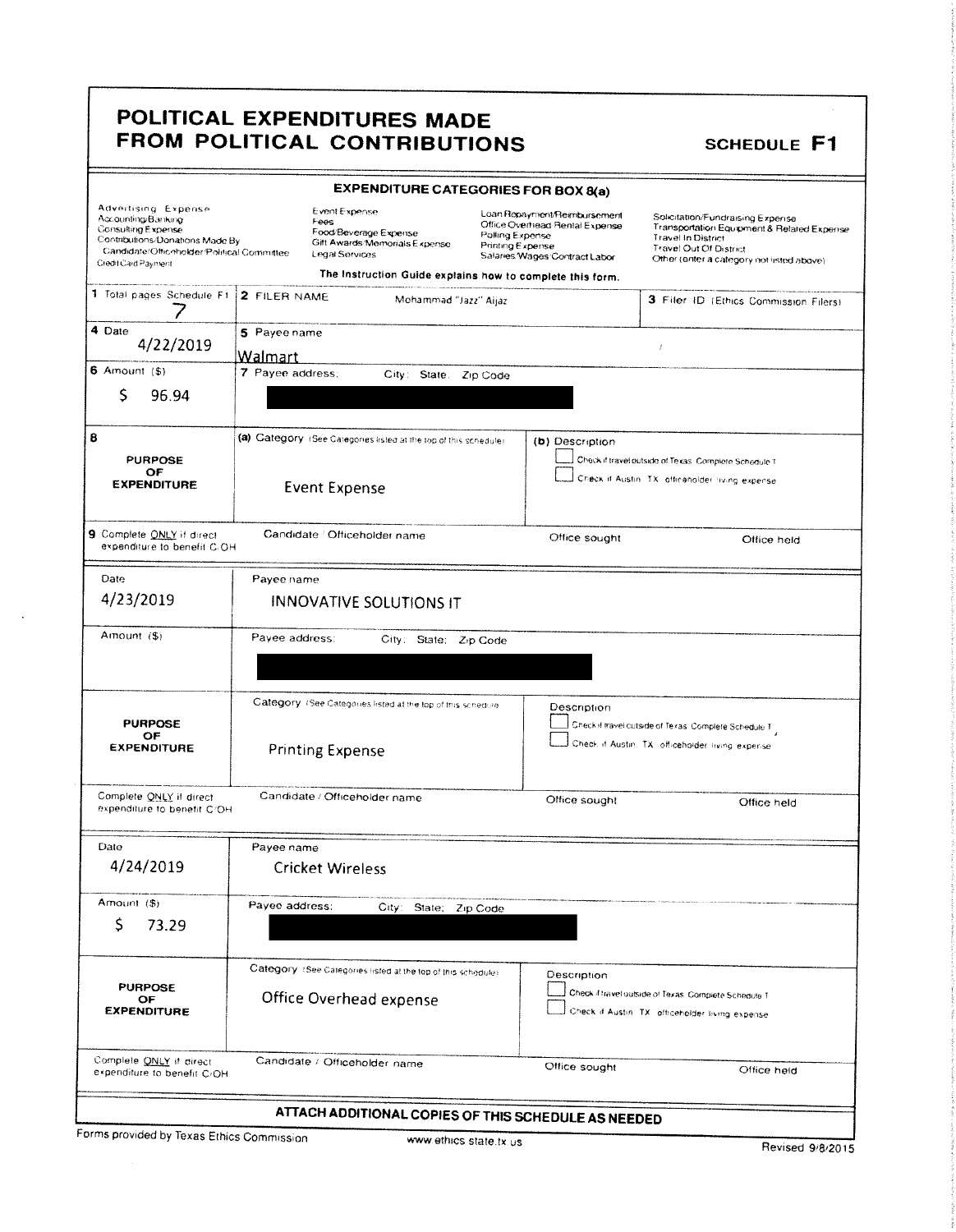|                                                                                                                                                                         | <b>EXPENDITURE CATEGORIES FOR BOX 8(a)</b>                                                                                                                     |                                                                                                                                        |                                                                                                                                                                                    |  |
|-------------------------------------------------------------------------------------------------------------------------------------------------------------------------|----------------------------------------------------------------------------------------------------------------------------------------------------------------|----------------------------------------------------------------------------------------------------------------------------------------|------------------------------------------------------------------------------------------------------------------------------------------------------------------------------------|--|
| Advertising Expense<br>Accounting/Banking<br>Consulting Expense<br>Contributions/Donations Made By<br>Candidate/Officeholder/Political Committee<br>Credit Card Payment | Event Expense<br>Fees<br>Food Beverage Expense<br>Gift Awards Memorials Expense<br>Legal Services<br>The Instruction Guide explains how to complete this form. | Loan Repayment Reimbursement<br>Office Overhead Rental Expense<br>Polling Expense<br>Printing Expense<br>Salaries/Wages/Contract Labor | Solicitation/Fundraising Expense<br>Transportation Equipment & Related Expense<br><b>Travel In District</b><br>Travel Out Of District<br>Other (enter a category not listed above) |  |
| 1 Total pages Schedule F1                                                                                                                                               | 2 FILER NAME<br>Mohammad "Jazz" Aijaz                                                                                                                          |                                                                                                                                        | 3 Filer ID (Ethics Commission Filers)                                                                                                                                              |  |
| 7<br>4 Date<br>4/25/2019                                                                                                                                                | 5 Payee name<br>Office Depot                                                                                                                                   |                                                                                                                                        |                                                                                                                                                                                    |  |
| 6 Amount $($ \$)<br>S<br>19.79                                                                                                                                          | 7 Payee address;<br>City: State: Zip Code                                                                                                                      |                                                                                                                                        |                                                                                                                                                                                    |  |
| 8<br><b>PURPOSE</b><br>OF<br><b>EXPENDITURE</b>                                                                                                                         | (a) Category (See Categories listed at the top of this schedule)<br><b>Printing Expense</b>                                                                    | (b) Description                                                                                                                        | Check if travel outside of Texas. Complete Schedule T<br>Check it Austin. TX: officeholder living expense.                                                                         |  |
| 9 Complete ONLY if direct<br>expenditure to benefit C-OH                                                                                                                | Candidate / Officeholder name                                                                                                                                  | Office sought                                                                                                                          | Office held                                                                                                                                                                        |  |
| Date                                                                                                                                                                    | Payee name                                                                                                                                                     |                                                                                                                                        |                                                                                                                                                                                    |  |
| 4/26/2019                                                                                                                                                               | Walmart                                                                                                                                                        |                                                                                                                                        |                                                                                                                                                                                    |  |
| Amount (\$)<br>S<br>11.73                                                                                                                                               | Payee address,<br>City; State; Zip Code                                                                                                                        |                                                                                                                                        |                                                                                                                                                                                    |  |
| <b>PURPOSE</b><br>OF<br><b>EXPENDITURE</b>                                                                                                                              | Category (See Categories listed at the top of this schedule).<br><b>Printing Expense</b>                                                                       | Description                                                                                                                            | Check if travel outside of Texas. Complete Schedule T<br>Check if Austin, TX: officeholder living expense                                                                          |  |
| Complete ONLY if direct<br>expenditure to benefit CrOH                                                                                                                  | Candidate / Officeholder name                                                                                                                                  | Office sought                                                                                                                          | Office held                                                                                                                                                                        |  |
| Date<br>4/25/2019                                                                                                                                                       | Payee name<br>World Food Warehouse                                                                                                                             |                                                                                                                                        |                                                                                                                                                                                    |  |
| Amount (\$)<br>S<br>88.42                                                                                                                                               | Payee address<br>City. State:<br>Zip Code                                                                                                                      |                                                                                                                                        |                                                                                                                                                                                    |  |
| <b>PURPOSE</b><br>OF<br><b>EXPENDITURE</b>                                                                                                                              | Category (See Categories listed at the top of this schedule)<br><b>Fundraising expense</b>                                                                     | Description                                                                                                                            | Check if travel outside of Texas. Complete Schedule T.<br>Check if Austin. TX: officeholder living expense                                                                         |  |
| Complete ONLY if direct<br>expenditure to benefit C/OH                                                                                                                  | Candidate / Officeholder name                                                                                                                                  | Office sought                                                                                                                          | Office held                                                                                                                                                                        |  |
|                                                                                                                                                                         | ATTACH ADDITIONAL COPIES OF THIS SCHEDULE AS NEEDED                                                                                                            |                                                                                                                                        |                                                                                                                                                                                    |  |

Forms provided by Texas Ethics Commission